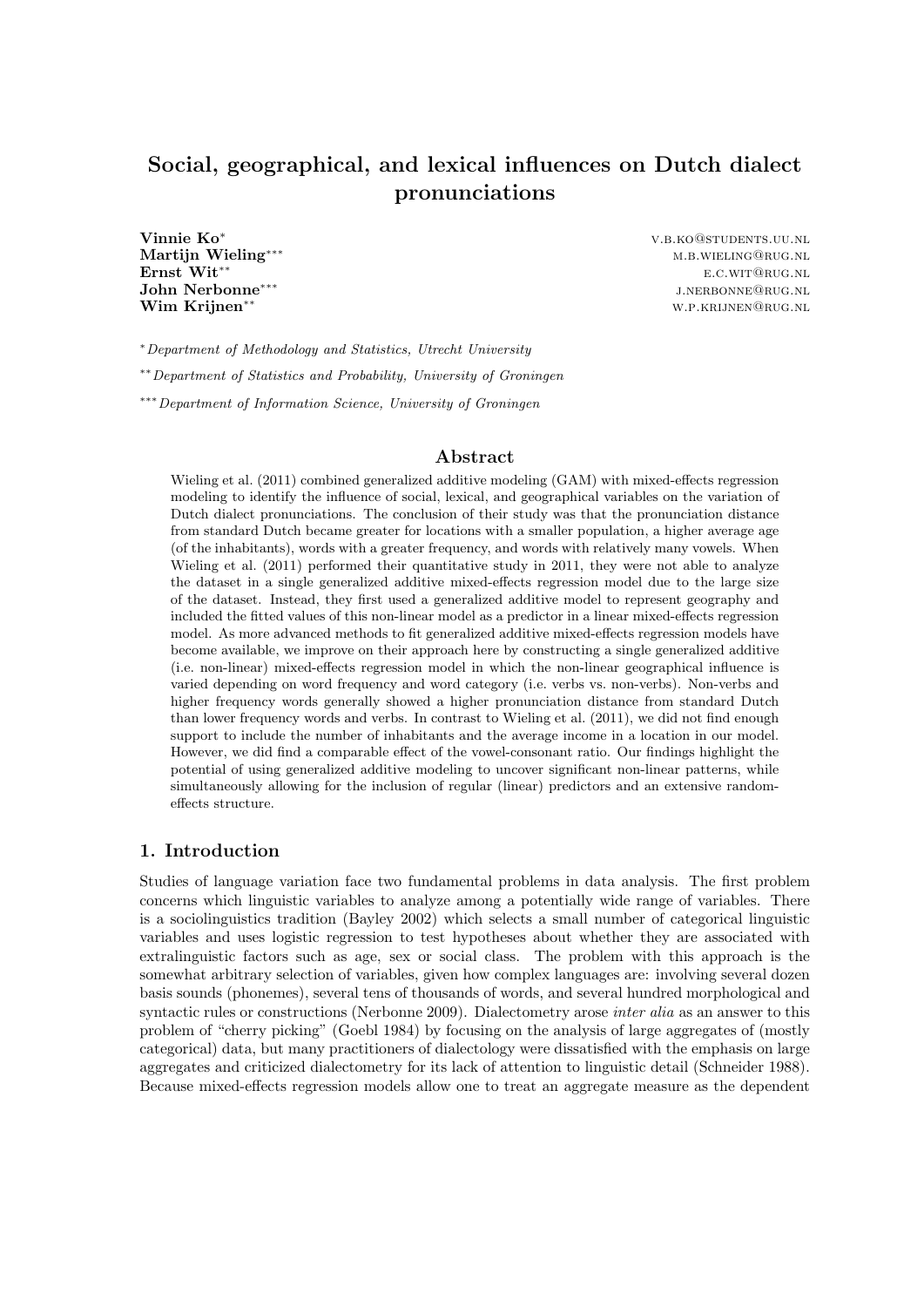variable and simultaneously examine the contributions of the individual elements via the randomeffects structure, they offer at least a step towards a solution to this problem.

A second problem concerns the treatment of the explanatory variable geography (see Wieling and Nerbonne 2015), where the most popular approach has been to operationalize geography as a simple distance (Nerbonne and Heeringa 2007), enabling the testing of hypotheses concerning how much influence geography has on language variation (Nerbonne 2013). It is clear that information is lost when projecting two dimensions (or even three if one considers elevation) to a single one, and this has led to approaches in which two dimensions are considered (Grieve et al. 2011). These approaches are clearly superior to distance-based models with respect to their treatment of geography, but only a limited number of studies (Wieling et al. 2011, Wieling et al. 2014) have tried to use an approach integrating both geography, social variables (e.g., age, social class) and linguistic variables (e.g., syntactic class of words, vowel-consonant ratio). Generalized additive models (GAMs) are capable of analyzing the two dimensions of geographic influence (and their non-linear interaction) and in combination with the mixed-effects regression approach — are able to incorporate independent variables to gauge their influence on pronunciation variation in an integrated way.

The present paper aims to further the research line in which generalized additive mixed-effects regression models are used to analyze linguistic variation.

# 2. Materials and methods

## 2.1 Pronunciation and social data

The pronunciation distances and social data from the study of Wieling et al. (2011) were re-used in this study and obtained from the paper package associated with that paper stored at the Potsdam Mind Research Repository (<http://openscience.uni-leipzig.de>). The dataset contains the pronunciation distances from standard Dutch for 559 words for 424 locations in the Netherlands. The pronunciation distances were obtained using the PMI-based Levenshtein distance (Wieling et al. 2012) applied to the phonetic transcriptions from the Goeman-Taeldeman-Van Reenen-Project (Taeldeman and Goeman 1996). For example, as reported by Wieling et al. (2011), the pronunciation distance between two dialectal variants of the Dutch word 'binden' [bmdən] and [beində] is:

| $b$ ındən | $insert \varepsilon$ | 0.034 |
|-----------|----------------------|-------|
| bɛɪndən   | subst. $i/r$         | 0.020 |
| beindən   | delete n             | 0.024 |
| beində    |                      |       |
|           |                      | 0.078 |

Besides the pronunciation distances, the dataset includes information about the locations (i.e. longitude, latitude, number of inhabitants, average income and average age of the inhabitants), speakers (age and gender), and words (i.e. word category, word frequency and vowel-consonant ratio). More details about this dataset can be found in Wieling et al. (2011).

## 2.2 Random-effect factors

Wieling et al. (2011) used three random-effect factors in their analysis: word, location (essentially overlapping with speaker, as only a single speaker was recorded per location) and transcriber. How different a word's pronunciation is from standard Dutch varies markedly across words, and this can be captured by including a random intercept per word. For instance, the word donder 'thunder' is pronounced in very different ways at different locations, and generally has a relatively high pronunciation distance from standard Dutch. In contrast, the word *bitter* 'bitter' shows very little dialect variation, and generally has a relatively low pronunciation distance from standard Dutch. Even though location is essentially already included in the fixed-effects part of the model as a combination of longitude and latitude, we assessed if it was necessary to include it as a random-effect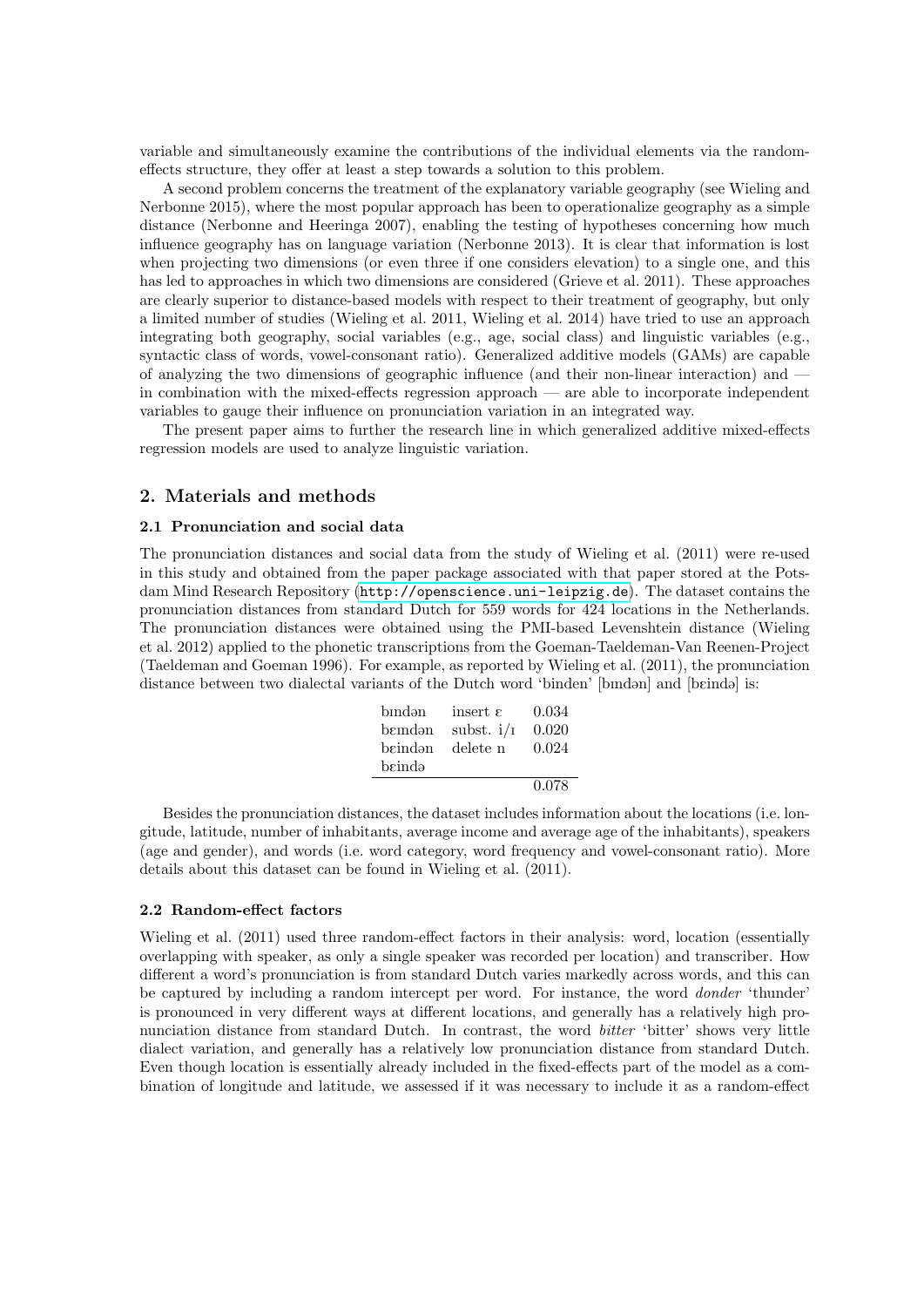factor as well (i.e. capturing the differences between nearby locations). Besides random intercepts, which model the structural variability in the pronunciation distances from standard Dutch per word, location or transcriber, we assessed the presence of random slopes for the predictors included in our model. These random slopes allow the effect of the predictor to vary for each level of the randomeffect factor. For example, the effect of the average age of the inhabitants in a location on the pronunciation distance from standard Dutch might vary per word. This approach is in line with Wieling et al. (2011) and prevents overconfident *p*-values.

## 2.3 Generalized additive mixed-effects modeling

Wieling et al. (2011) initially tried to apply generalized additive mixed-effects regression modeling, which is a non-linear model that analyzes both fixed effects and random effects. An important benefit of a generalized additive model is that the type of non-linearity does not have to be specified in advance, but is determined automatically during model fitting in a way that prevents overfitting (via cross-validation). Unfortunately, in 2011 creating a large generalized additive mixed-effects regression model was too computationally expensive, which led Wieling and colleagues to apply a two-step analysis consisting of fitting a simple generalized additive model to represent geography and using the fitted values of this model as predictor in a linear mixed-effects regression model. The main disadvantage of this two-step analysis is that it cannot describe complex non-linear relationships (i.e. interactions between geography and other predictors).

Fortunately, in 2013 a new and very efficient function was developed to induce generalized additive mixed-effects regression models: bam available in the R package mgcv (Wood et al. 2014). By using this function, we were able to include both fixed and random effects in one generalized additive model, and this is comparable to the approach followed by Wieling et al. (2014) in their study investigating Tuscan lexical variation.

#### 2.4 Measures of model fit

For the estimation of the non-linear and random effect terms there are three performance criteria available in the bam approach: GCV (generalized cross validation), ML (maximum likelihood estimation) and fREML (fast restricted maximum likelihood estimation). As bam reports negative likelihoods, a model with a lower score fits the data better (i.e. the differences between the fitted values and the observed values are small) and generalizes to a greater extent (i.e. it performs well on new data) than a model with a higher score. Although all three criteria share this same idea of model performance, there are some technical differences among them. GCV is an approximation of the out-of-set error obtained by scaling the original residuals by an extrapolation factor, ML uses the maximum likelihood principle to judge the model performance, and fREML measures the fit of the variance parameters and uses the scaled average of the likelihood over all possible values of the estimated coefficients. Models which differ in their fixed effects can only be compared using ML or GCV. For comparing random effects fREML can be used as well. As GCV tends to be prone to overfitting (Wood 2011), we use ML when comparing models differing in the fixed effects, and fREML for our final model and when comparing models differing in the random effects.

## 2.5 Model selection

One of the advantages of our single-step generalized additive mixed-effects regression analysis is that we can more easily obtain information about the overall model quality. Starting from the variables included in the model of Wieling et al. (2011), we assessed if variables needed to be omitted or added in a stepwise manner. The comparison of the models was based on the Akaike Information Criterion (AIC; Akaike 1974). The AIC score is calculated by combining the ML (or fREML score, depending on whether fixed effects or random effects are compared) and offsetting this against the complexity of the model in terms of the parameter count. Lower AIC values indicate an improved model with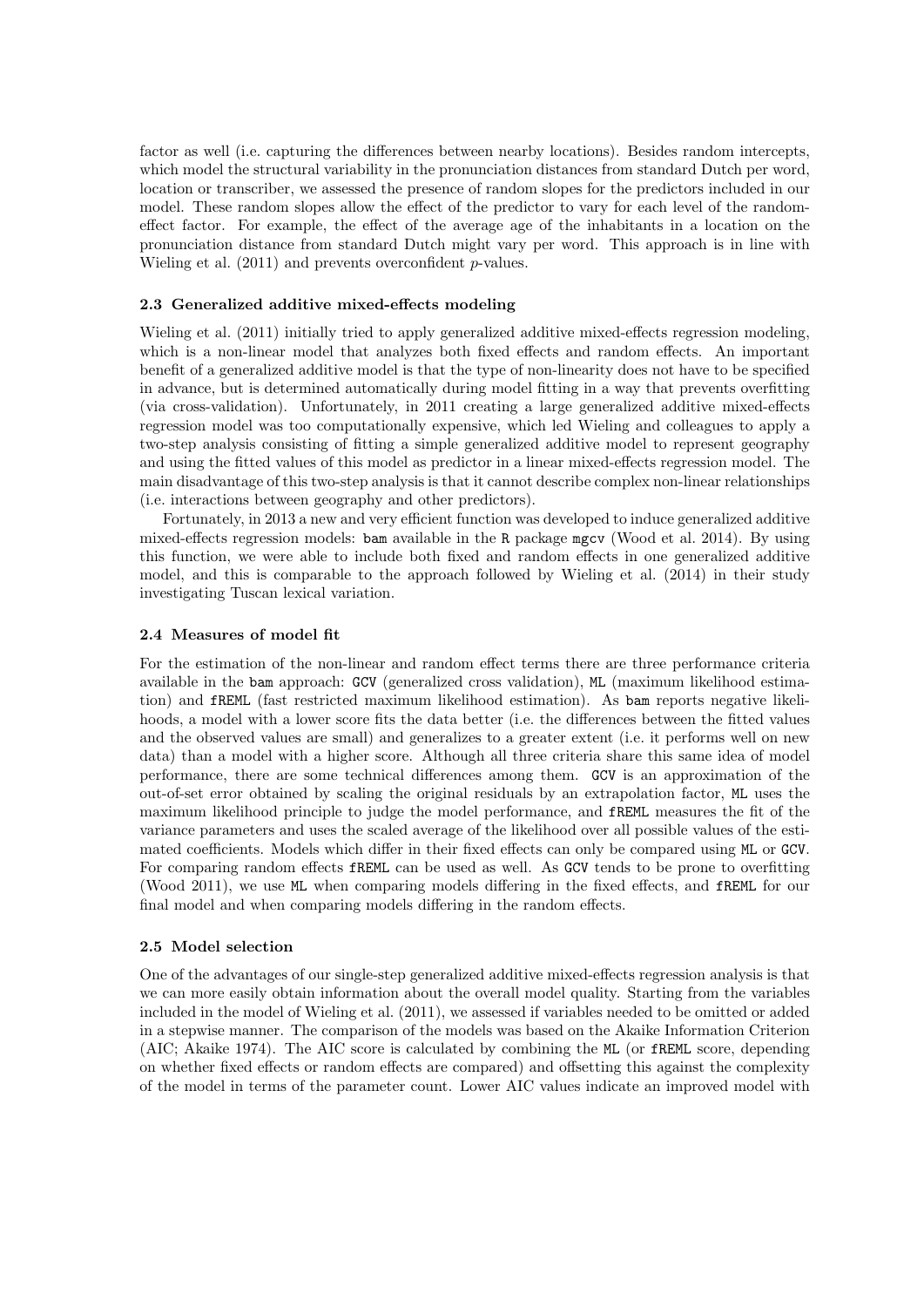a better (relative) goodness-of-fit. We omitted variables from the original model of Wieling et al. (2012) if the omission resulted in a decreased AIC value (i.e. a better fit), and we included additional variables when the inclusion resulted in a decrease of the AIC of at least 2 (i.e. to be conservative in adding new predictors). For each fixed-effect predictor included in the model, we assessed if random slopes were necessary (i.e. when the addition of the random slope resulted in an AIC decrease).

# 3. Results

In line with Wieling et al. (2011), we included random intercepts for the random-effect factors word, location and transcriber (the inclusion of each of these was supported by a reduction of the AIC score compared to the model without the random intercept).

In the exploratory phase (and in line with the post-hoc analysis reported by Wieling et al. 2011) we noted that verbs showed a markedly different geographical pattern compared to other word categories, and that word frequency significantly influenced this pattern (more on this below). Therefore, we allowed the effect of geography to vary depending on word category and word frequency. Once the geographical part of the model was set, we assessed the significance of the variables considered by Wieling et al. (2011). Our final model is specified as follows:

```
PronDistStdDutch.log.c \tilde{ } te(Longitude, Latitude, WordFreq.log, d = c(2, 1),
by = WordCategory) +
WordCategory + LocAvgAge + WordVCratio.log +
s(Word, bs = "re") + s(Location, bs = "re") + s(Transcribe, bs = "re") +s(Word, LocAvgAge, bs = "re") +
s(Location, WordVCratio.log, bs = "re") +
s(Transcriber, WordVCratio.log, bs = "re")
```
The dependent variable in our final model is the pronunciation distance from standard Dutch (log-transformed and centered). The fixed-effects part of the model contains the following predictors: a non-linear interaction (included in a tensor product te()) between longitude, latitude (i.e. geography), word frequency (log-transformed, as its distribution is skewed) and word category (verbs vs. non-verbs), the average age of the inhabitants in the location where the dialect is spoken, and the ratio between vowel and consonants in a word (log-transformed). The d-tuple in the tensor product indicates that both longitude and latitude (the first two continuous predictors in the tensor) are on the same scale (i.e. degrees), whereas word frequency (the final continuous predictor in the tensor) is on a different scale (i.e. log-transformed counts). Since the tensor products are centered, the separate word category variable is necessary to capture a potential constant difference between the two three-dimensional surfaces. The random-effects structure is indicated by the  $s(\ldots, bs)$ "re") terms. Random intercepts can be identified by an re-term including only a single factorial predictor. For example,  $s(Word, bs = "re")$  represents a random intercept per word. Similarly, random slopes contain two predictors. For example,  $s(Word, PopAvgAge, bs = "re")$  represents the by-word random slope for the average age per location.

All included random intercepts and slopes contributed significantly to the model. In Figure [1,](#page-4-0) visualizing the random intercepts, we can observe that the structural variability associated with words is highest. The final model explains 46.1% of the variance of the dependent variable and the results are summarized in Table [1.](#page-4-1)

## 3.1 Interaction between geography and lexical predictors

Wieling et al. (2011) included the effect of geography as a simple non-linear interaction between longitude and latitude. In a post-hoc analysis, they showed that the geographical pattern varied based on word category and word frequency. We first tested if there was a difference in the geographical pattern between verbs and non-verbs, and this appeared to be the case as the AIC of the model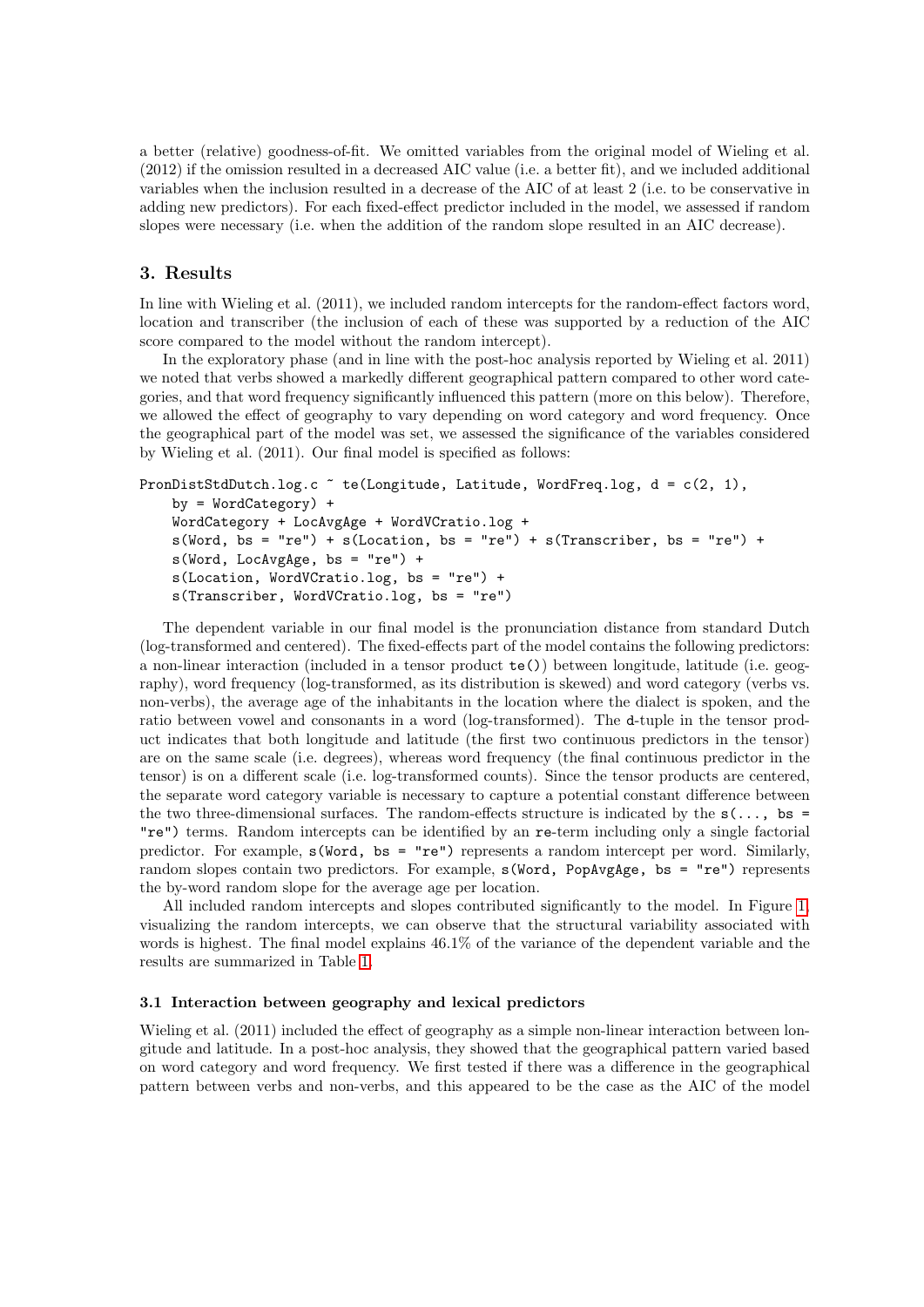<span id="page-4-1"></span>

|                                        | Estimate | $t$ -value | edf   | $F$ -value | $p$ -value  |
|----------------------------------------|----------|------------|-------|------------|-------------|
| Intercept                              | $-0.036$ | $-0.791$   |       |            | 0.429       |
| Verb vs. non-verb                      | $-0.030$ | $-2.191$   |       |            | 0.028       |
| Average age per location               | 0.003    | 2.031      |       |            | 0.042       |
| Vowel-consonant ratio (log)            | 0.139    | 8.070      |       |            | ${}< 0.001$ |
| Geographical distribution of non-verbs |          |            | 87.2  | 16.5       | ${}< 0.001$ |
| Geographical distribution of verbs     |          |            | 99.3  | 26.7       | < 0.001     |
| Word (random intercept)                |          |            | 432.9 | 4978.2     | ${}< 0.001$ |
| Location (random intercept)            |          |            | 376.9 | 130.0      | < 0.001     |
| Transcriber (random intercept)         |          |            | 19.2  | 4085.1     | < 0.001     |
| By-word random slope for average age   |          |            | 196.9 | 2211.9     | ${}< 0.001$ |
| By-location random slope for v.c.r.    |          |            | 352.8 | 66.6       | ${}< 0.001$ |
| By-transcriber random slope for v.c.r. |          |            | 22.8  | 3182.7     | ${}< 0.001$ |

Table 1: Summary of the final model. Geographical distribution is represented as a tensor of longitude, latitude and word frequency (log-transformed). The vowel-consonant ratio is abbreviated by 'v.c.r.'. The log-transformation of a variable is denoted by '(log)'. The column 'edf' indicates the estimated degrees of freedom for each smooth function.



<span id="page-4-0"></span>Figure 1: Box plot showing the variation associated with each of the three random-effect factors used in the model

including this contrast was 7431 units lower than the model without the contrast. Subsequently, we tested the interaction of this geographical pattern with word frequency, which again improved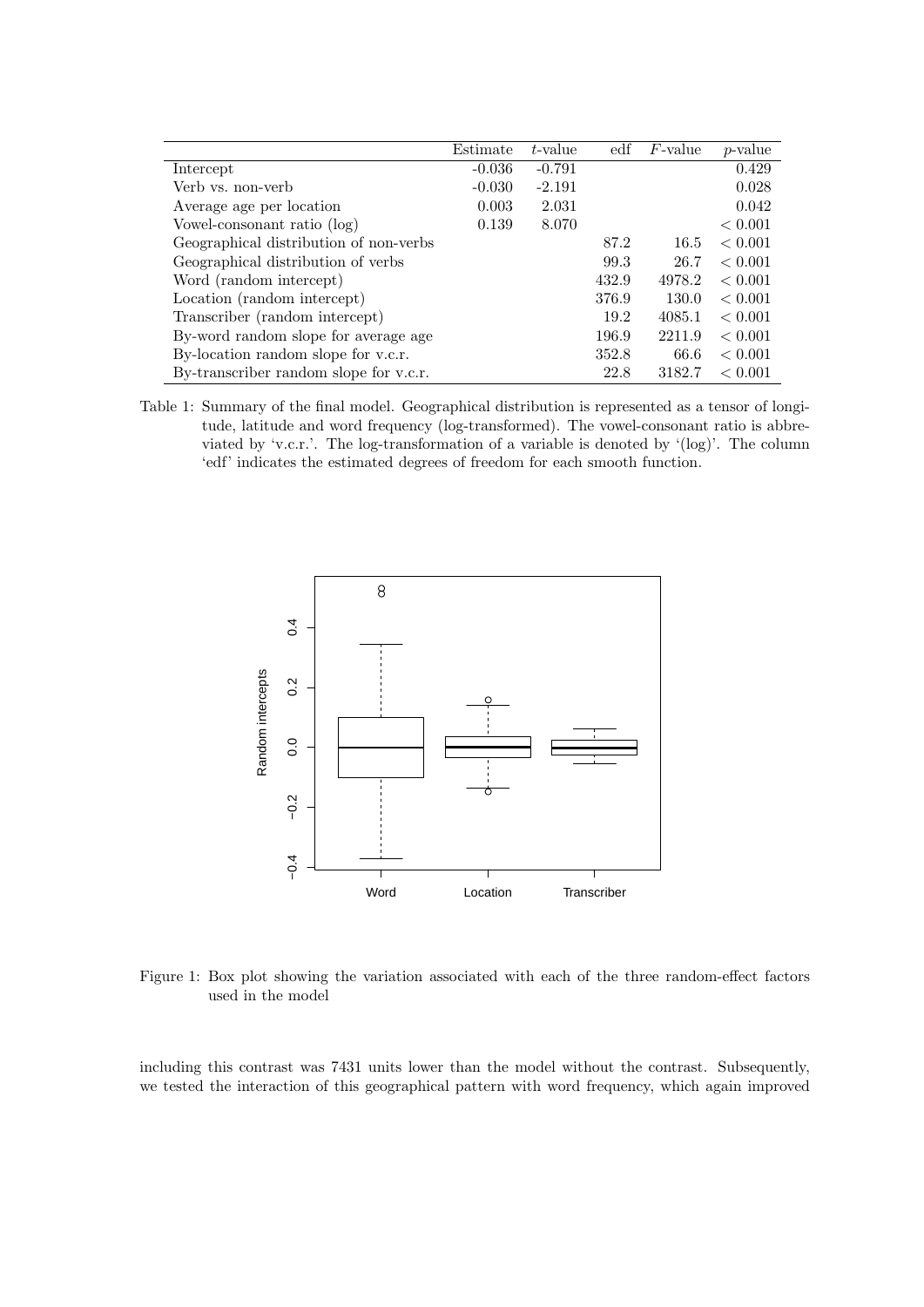the fit of the model significantly (an AIC decrease of 1918 units). The resulting interaction (as a contour plot) is shown in Figure [2.](#page-6-0)

Clearly, the central area of the Netherlands (i.e. Holland and Brabant) shows the smallest pronunciation distance from standard Dutch for both verbs and non-verbs. This confirms the general belief that standard Dutch is mostly used in the Dutch capital and its surrounding area. The peripheral areas, i.e. the northeast, southeast and southwest corners of the country, generally show the largest pronunciation distance from standard Dutch for both types of words. While Frisian is a separate language from Dutch, its pronunciation distances from standard Dutch are not always the largest. For example, for the low-frequency verbs, the Groningen region shows greater pronunciation distances.

The contrast between verbs and the non-verbs in the summary in Table [1](#page-4-1) shows that verbs generally show a smaller pronunciation distance from standard Dutch than non-verbs. This finding is in line with the results reported by Wieling et al. (2011). However, in Figure [2](#page-6-0) we clearly see that the variability in pronunciation distances is much higher for the verbs than for the non-verbs.

Similar to Wieling et al. (2011) we can see that the graphs associated with a high (i.e. maximum) word frequency show, in general, a lighter shade of gray than the graphs associated with the low (i.e. minimum) word frequency. This corresponds well with the reported effect of word frequency by Wieling et al. (2011), with words of higher frequency being more resistant to change to the standard language (Pagel et al. 2007). Interestingly, for higher-frequency non-verbs the pronunciations in Drenthe (in the northeastern part of the Netherlands) tend to become closer to standard Dutch.

### 3.2 Additional demographic and lexical predictors

As a model without population size (i.e. the number of inhabitants) per location resulted in a better model fit, we excluded this predictor from our model. While Wieling et al. (2011) reported this variable to be significant, we did not find enough support for its inclusion, likely due to the more complex influence of geography included in our model. Similarly, the average income per location was not included in our final model (but note that Wieling et al. 2011 reported this variable to be non-significant as well).

In line with the results of Wieling et al. (2011), we found that the average age in a location was a significant predictor. For locations with a higher average age, pronunciation distance tends to be higher. Another significant predictor was the vowel-consonant ratio. In general, a greater ratio predicts a greater pronunciation distance from standard Dutch. This confirms the finding of Wieling et al. (2011) and linguistically makes sense as vowels are more variable than consonants (Keating et al. 1994). Similar to Wieling et al. (2011), we did not identify a significant effect of any of the speaker-related predictors (i.e. age and gender).

## 4. Conclusion and discussion

In this re-analysis of the study by Wieling et al. (2011), we used a single generalized additive mixedeffects regression model. In general, we confirmed most of the findings obtained by their explanatory quantitative model incorporating geographical, social and lexical variables as independent variables. However, we uncovered some additional findings as well. With respect to geography, we showed that a non-linear interaction between word frequency (in general, higher frequency words were associated with greater pronunciation distances from standard Dutch), word category (contrasting verbs from non-verbs) and longitude and latitude resulted in the best fitting model. Our results contrasted with those of Wieling et al. (2011) in that we did not find support for the inclusion of the number of inhabitants in a location, nor the average age of the inhabitants in a location.

In this study, we used a Levenshtein-based measure as an indicator of pronunciation difference from standard Dutch. Although the Levenshtein distance is a useful tool to convert differences in pronunciation to a single number, the details of the differences are lost. For example, the dialects in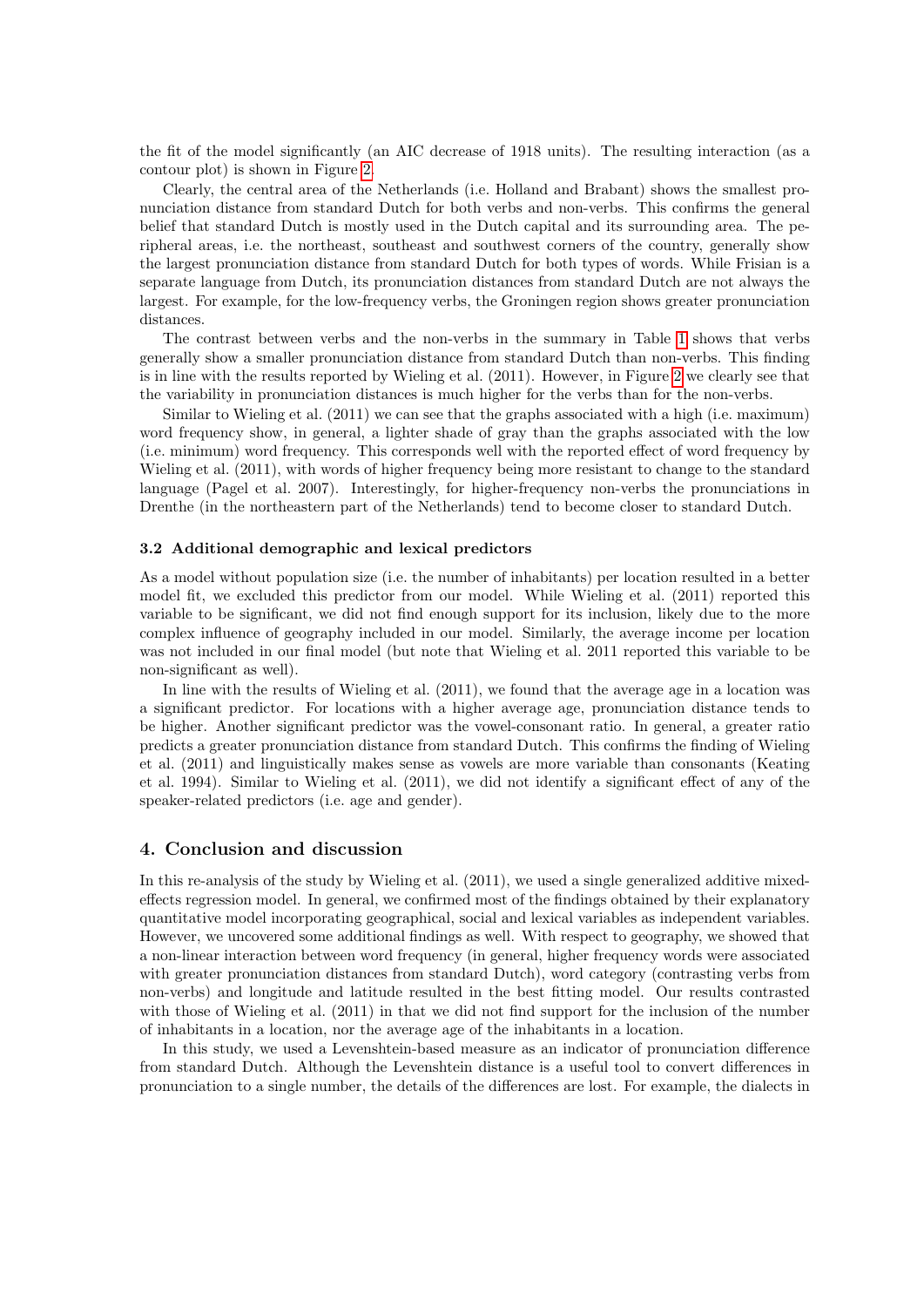

<span id="page-6-0"></span>Figure 2: Contour plot of pronunciation distance (log-transformed and centered) as a function of longitude, latitude, word frequency and whether the category of the word is a verb or not. The darker the color, the smaller the pronunciation distance. The contour lines represent distance isoglosses. The empty square indicates the IJsselmeer, a large lake in the Netherlands. The title of each map shows information about the words used in the map.

the south and the north all show large pronunciation distances from standard Dutch. However, as the respective pronunciations are very different, a method in which these differences could be taken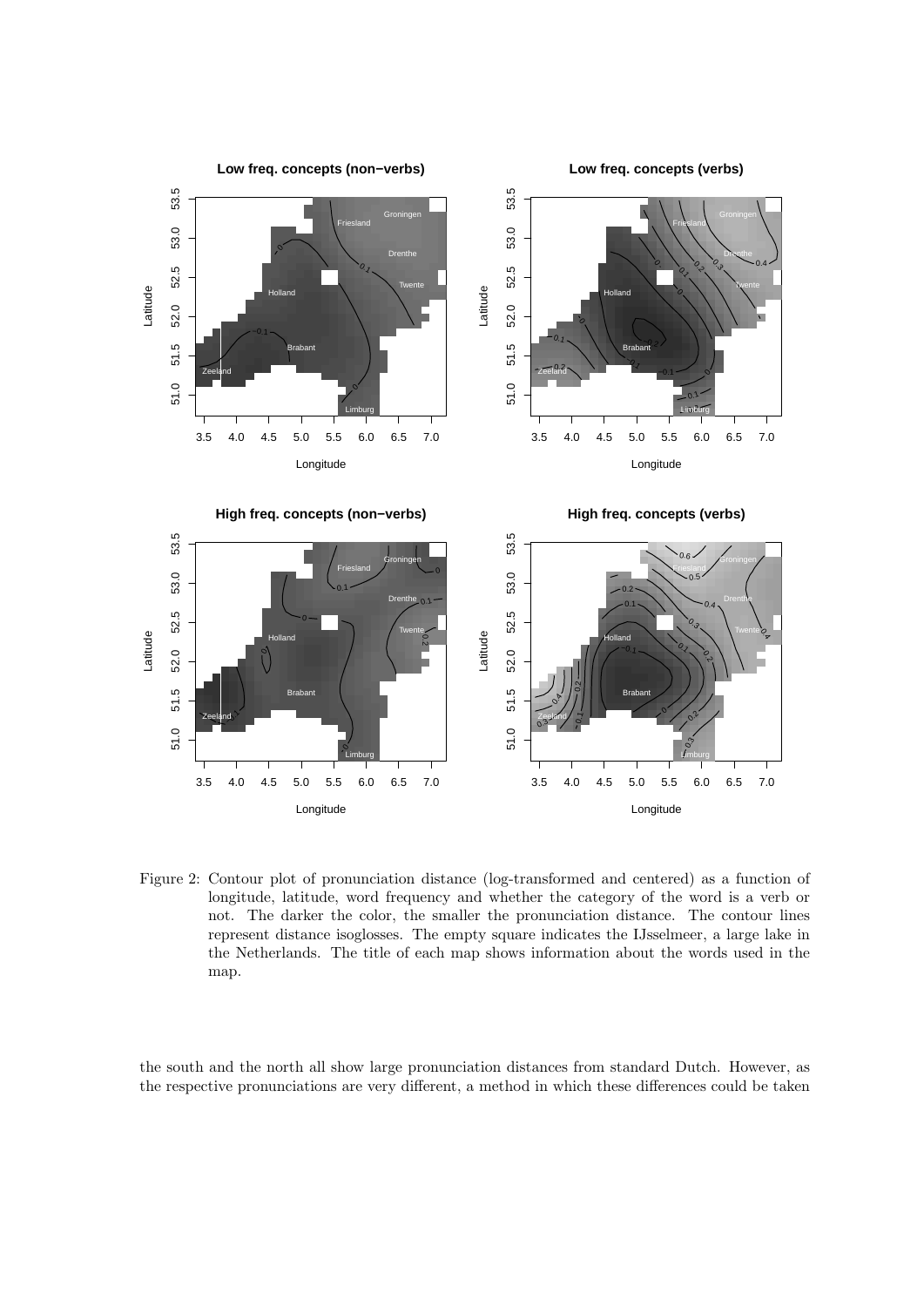into account (perhaps by focusing on differences per segment rather than per word) would be even more insightful.

More generally, this study (in line with Wieling et al. 2014) confirms the use of the generalized additive mixed-effects regression approach as a suitable integrated method for analyzing linguistic data with an eye to simultaneously understanding geographic, social and linguistic influences on the distribution of the variation.

# References

- Akaike, Hirotugu (1974), A new look at the statistical model identification, Automatic Control, IEEE Transactions on **19** (6), pp. 716–723.
- Bayley, Robert (2002), The quantitative paradigm, in Chambers, Jack, Peter Trudgill, and Natalie Schilling-Estes, editors, The Handbook of Language Variation and Change, Wiley-Blackwell, pp. 117–141.
- Goebl, Hans (1984), Dialektometrische Studien: Anhand italoromanischer, rätoromanischer und  $qalloromanischer Sprachmaterialien aus AIS und ALF. 3 Vol. Max Niemeyer, Tübingen.$
- Grieve, Jack, Dirk Speelman, and Dirk Geeraerts (2011), A statistical method for the identification and aggregation of regional linguistic variation, Language Variation and Change 23 (2), pp. 193– 221.
- Keating, Patricia A, Björn Lindblom, James Lubker, and Jody Kreiman (1994), Variability in jaw height for segments in English and Swedish VCVs, Journal of Phonetics 22 (4), pp. 407–422.
- Nerbonne, John (2009), Data-driven dialectology, Language and Linguistics Compass 3 (1), pp. 175– 198.
- Nerbonne, John (2013), How much does geography influence language variation?, in Auer, Peter, Martin Hilpert, Anja Stukenbrock, and Benedikt Szmrecsanyi, editors, Space in Language and Linguistics. Geographical, Interactional, and Cognitive Perspectives, De Gruyter, Berlin, pp. 220–236.
- Nerbonne, John and Wilbert Heeringa (2007), Geographic distributions of linguistic variation reflect dynamics of differentiation, in Featherston, Sam and Wolfgang Sternefeld, editors, Roots: Linguistics in search of its evidential base, Walter de Gruyter, Boston and Berlin, pp. 267–297.
- Pagel, Mark, Quentin Atkinson, and Andrew Meade (2007), Frequency of word-use predicts rates of lexical evolution throughout indo-european history, Nature 449 (7163), pp. 717–720.
- Schneider, Edgar (1988), Qualitative vs. quantitative methods of area delimitation in dialectology: A comparison based on lexical data from Georgia and Alabama, Journal of English Linguistics 21 (2), pp. 175–212.
- Taeldeman, Johan and Ton Goeman (1996), Fonologie en morfologie van de Nederlandse dialecten: Een nieuwe materiaalverzameling en twee nieuwe atlasprojecten, Taal en Tongval 48, pp. 38–59.
- Wieling, Martijn and John Nerbonne (2015), Advances in dialectometry, Annual Review of Linguistics.
- Wieling, Martijn, Eliza Margaretha, and John Nerbonne (2012), Inducing a measure of phonetic similarity from pronunciation variation, *Journal of Phonetics* **40** (2), pp. 307–314.
- Wieling, Martijn, John Nerbonne, and R. Harald Baayen (2011), Quantitative social dialectology: Explaining linguistic variation geographically and socially, PLOS ONE 6 (9), pp. e23613.